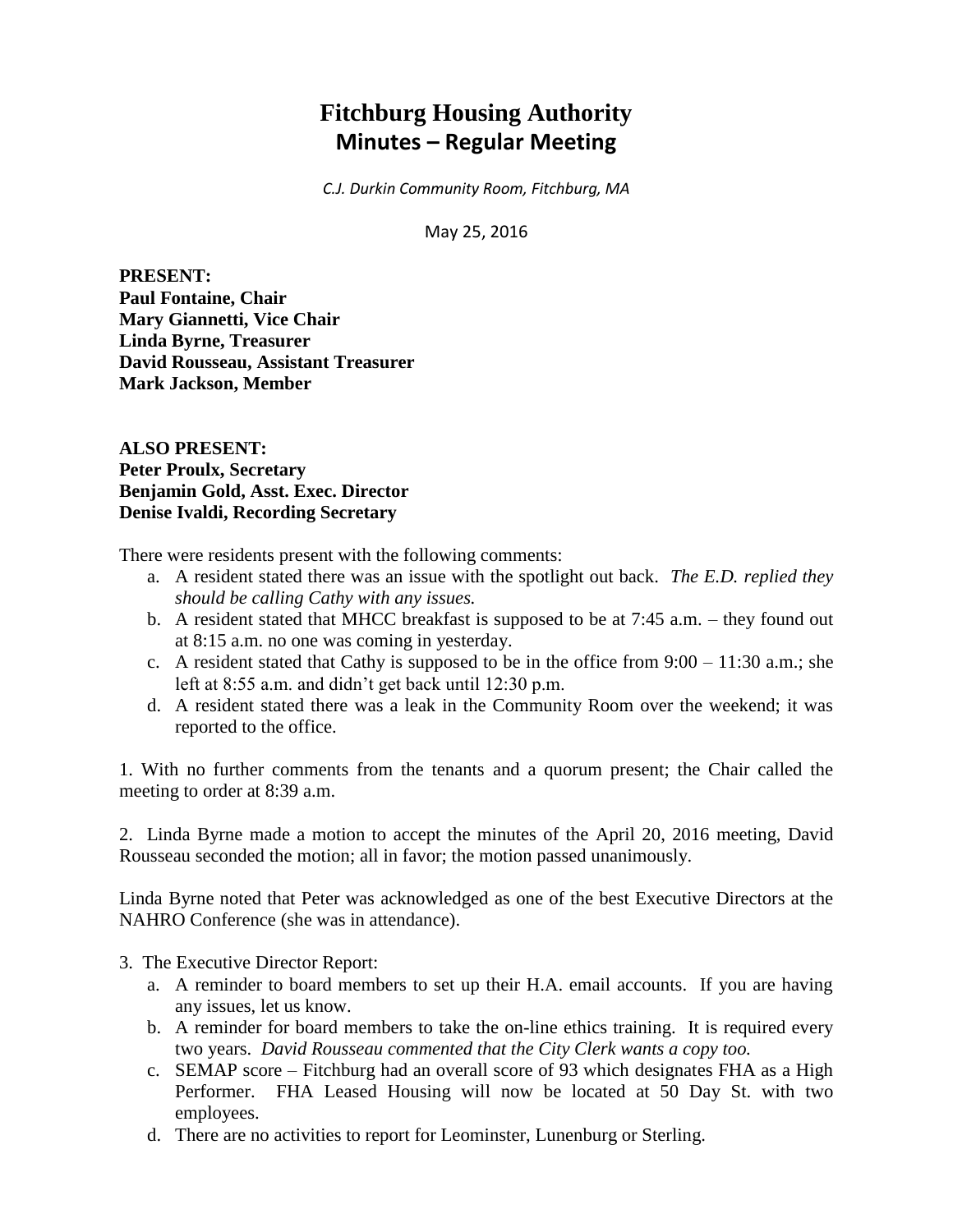4. Financial Report – April Statement:

a. Page F3 – Reserves were at 17.84%. This is below 20%, but the numbers should be up hopefully in the next couple of months.

b. Page F4 – Operating Subsidy – running over on a number of accounts; electricity higher during the winter months.

c. Rental Increase - \$34,000 above budgeted amount; more apartments rented now.

The Chair asked the status of Lodestar. The E.D. replied it was in the construction phase; there was a setback with Unitil but should up by September of this year.

Motion made by Mary Giannetti to accept the April financial statement. Mark Jackson seconded; all were in favor.

- 5. Facilities Report:
	- a. Work orders  $-67\%$  completed within 24 hours. Last column (72+hrs) reflects annual inspections at Green Acres in April.
	- b. Locks/Camera project waiting on final recommendation from architect.
	- c. Green Acres roof project is now complete.
	- d. Durkin Community Room extension expected to bid this month.
	- e. Daniel Heights Siding, Decks and Railing waiting for DHCD approval of method for asbestos removal; architect completing design; out to bid soon.
	- f. Green Acres vacant unit renovations still waiting for DHCD to assign architect.
	- g. Wallace doors architect inspected 5/17.

David Rousseau asked what was holding up the camera project. The Executive Director said he spoke with contractors at the NAHRO conference to see if the work could be done without using an architect. He also went over a few other projects – Daniel Heights siding/decks/ railings and the Durkin Community Room Extension/Congregate.

Mr. Rousseau also noted that two signs had been put up for loitering at Durkin; one that was high up on a tree, the other high up on the building. The Executive Director replied he would take a look after the meeting; he also noted that the No Loitering Ordinance in Fitchburg is not enforced if the public has access to the area.

## 6. State Housing Report:

- a. Additional information is now added on the briefings; the number of individuals who attended.
- b. 94.7% overall occupancy; a little higher.
- c. DHCD wants housing authorities to report waivers ASAP when needed. The Executive Director explained waivers for all developments; requested by Mary Giannetti.

Paul Fontaine asked what the status was for the Clinton St. property. The Executive Director explained that there were seven units/properties with long-term vacancy. Under Chapter 235, a straight sale is allowed. Appraisals have been done and we are hoping to have approval from DHCD by Friday. Mary Giannetti requested a list of the properties.

7. Section 8 Report:

No discussion – 99% leased up.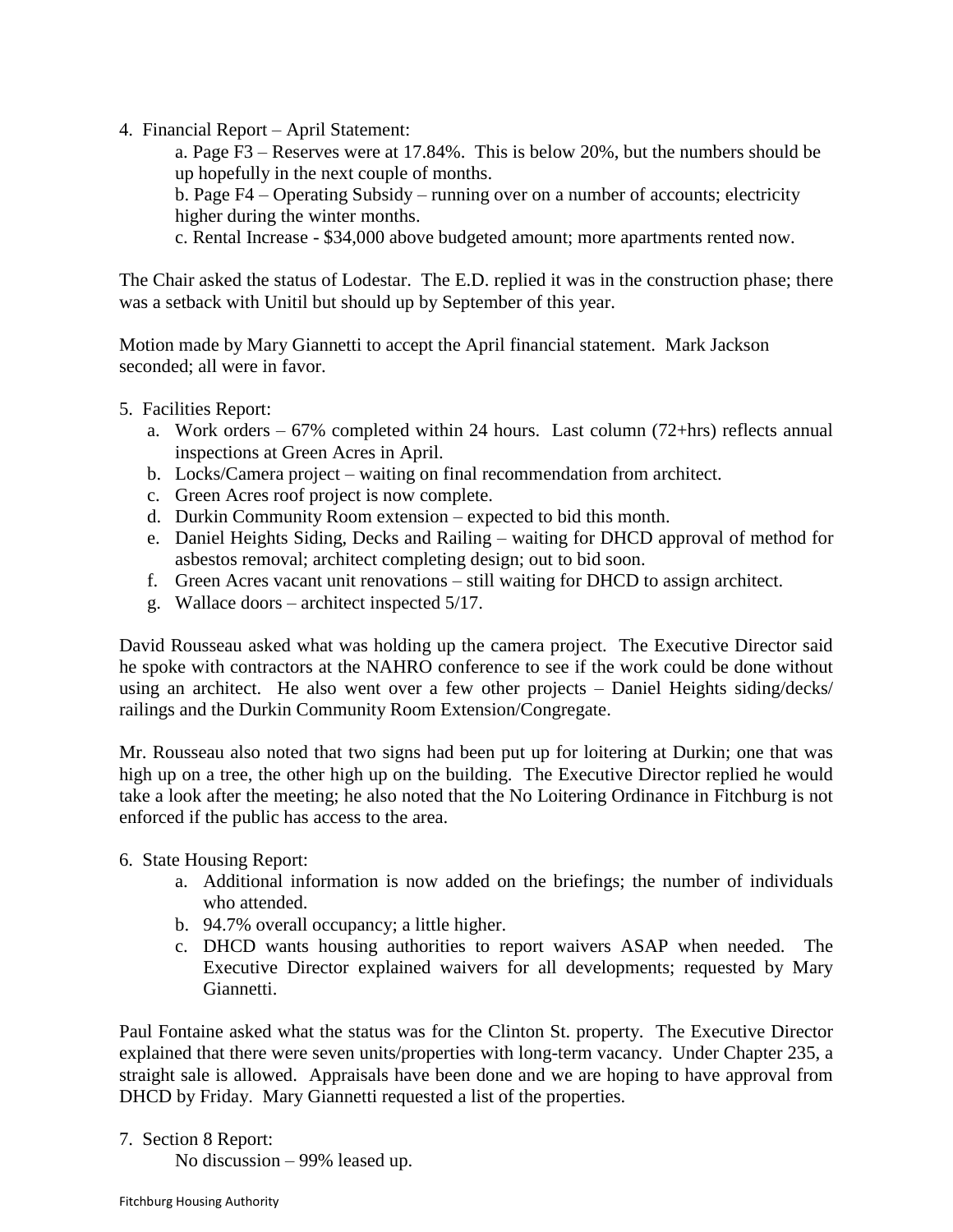9. New Business:

The following resolution was presented by the Chair:

# RESOLUTION AUTHORIZING SIGNING OF THE CERTIFICATE OF FINAL COMPLETION AND PAYMENT NUMBER 2 FOR THE ROOF TOP FANS AT WALLACE TOWERS (667-3)

#### DHCD PROJECT NUMBER 097057

Resolution 2016-05-01

- Whereas: The Architect (JRW Engineering) has inspected the roof top fans project at Wallace Towers (667-3) and,
- Whereas: The Architect has recommended that the roof top fans project at Wallace Towers (667-3) has reached the point of Final Completion and, contingent upon DHCD's approval,

#### NOW THEREFORE BE IT RESOLVED,

That the Fitchburg Housing Authority authorizes the Chair or Executive Director to sign the necessary documents in connection with the Final Completion and Payment Number 2, in the amount of \$12,370.00, for the roof top fans project at Wallace Towers (667-3).

- RESOLVED, Motion made by Linda Byrne to accept the Final Completion and Payment Number 2, in the amount of \$12,370.00, for the roof top fans project at Wallace Towers (667-3).
- SECONDED, Mark Jackson seconded the motion, and the motion was passed by a unanimous vote.

## RESOLUTION AUTHORIZING SIGNING OF THE CERTIFICATE OF SUBSTANTIAL COMPLETION FOR THE GREEN ACRESS ROOF AND SOFFITS PROJECT (200-1)

## DHCD PROJECT NUMBER 097077

#### Resolution 2016-05-02

- Whereas: The Architect (Nault Architects, Inc.) has inspected the roof and soffits project at Green Acres (200-1) and,
- Whereas: The Architect has recommended that the roofs and soffits project at Green Acres (200-1) has reached the point of Substantial Completion and, contingent upon DHCD's approval,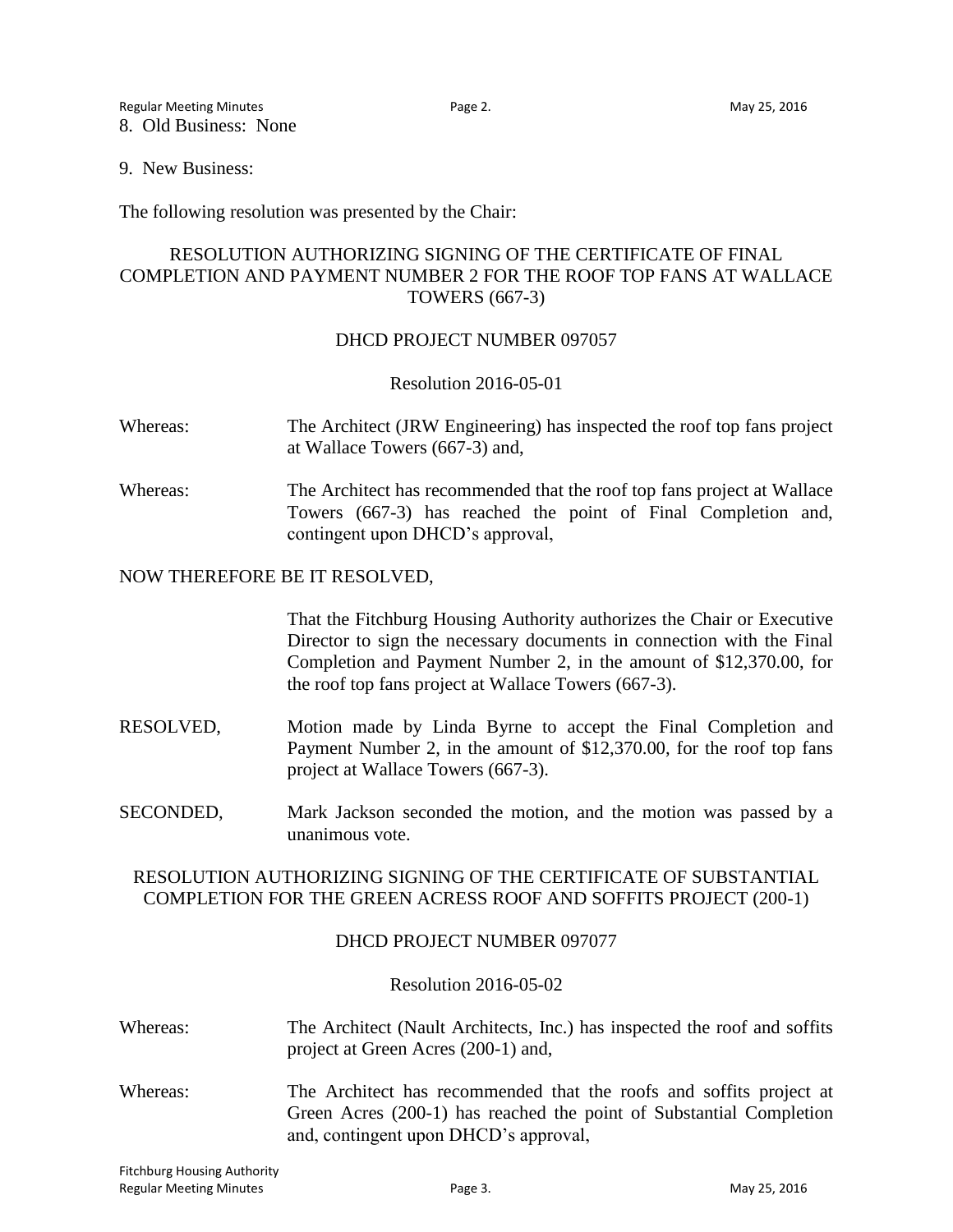#### NOW THEREFORE BE IT RESOLVED,

That the Fitchburg Housing Authority authorizes the Chair or Executive Director to sign the necessary documents in connection with the Certificate of Substantial Completion for the roofs and soffits project at Green Acres (200-1).

- RESOLVED, Motion made by Linda Byrne to accept the Certificate of Substantial Completion for the roofs and soffits project at Green Acres (200-1).
- SECONDED, David Rousseau seconded the motion, and the motion was passed by a unanimous vote.

## RESOLUTION AUTHORIZING THE ACCEPTANCE OF THE LOWEST QUOTE FOR VCT REPLACEMENT AT C.J. DURKIN (667-5) AND AWARD THE CONTRACT

#### Resolution 2016-05-03

- WHEREAS: The Fitchburg Housing Authority has advertised for quotes for VCT replacement in ten (10) units at C.J. Durkin (667-5) for vacant unit turnover, with an Add Alternates for five (5) additional units, and
- WHEREAS: The quotes were due on Wednesday, May 11, 2016 and four firms responded to our solicitation for VCT replacement *(see attached bid tabulation).*

NOW THEREFORE BE IT RESOLVED,

That the Fitchburg Housing Authority Board of Commissioners approve the lowest responsive and eligible quote from Littles Floor Covering, with the low base bid for ten (10) units, plus five (5) additional units, for a **total of \$20,002.30** and authorizes the Chair or the Executive Director to sign said contract and/or any other documents necessary to complete the work.

- RESOLVED, Motion made by David Rousseau to award the contract for VCT replacement in ten (10) units, with the add alternates of five (5) additional units, at C.J. Durkin for a total of **\$20,002.30**, to the lowest qualified bidder, Littles Floor Covering, and to authorize the signing of the contract, and/or any other documents necessary to complete the work, by the Chair or Executive Director.
- SECONDED, Linda Byrne seconded the motion, and the motion was passed by a unanimous vote.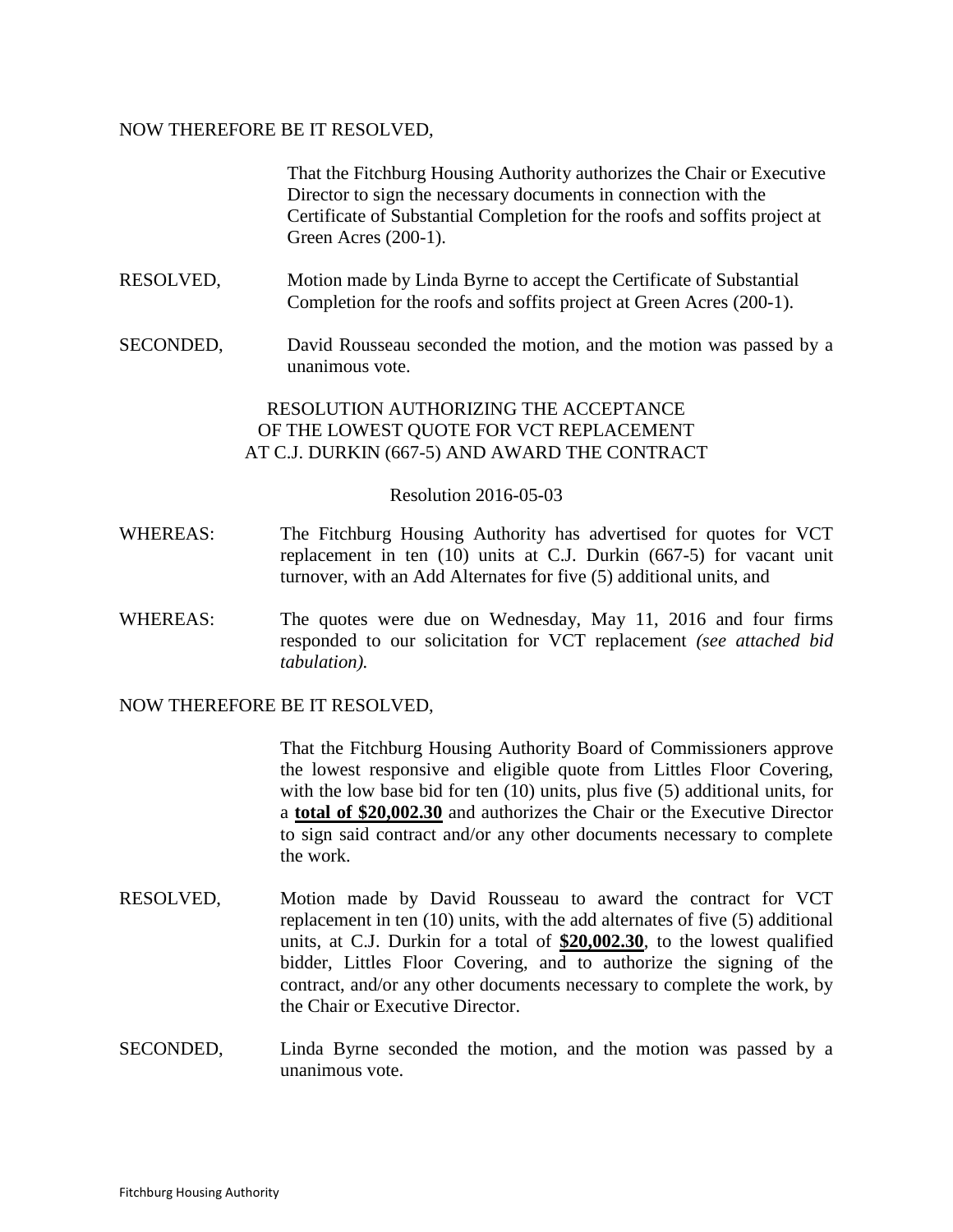## RESOLUTION TO ALLOW THE FITCHBURG HOUSING AUTHORITY TO REVISE THE REPLACEMENT FEES FOR MOVE-OUTS AND VANDALISM (AND COSTS FOR LIGHTS BULBS, ETC.)

#### Resolution 2016-05-04

Whereas: The authority has an obligation to recover the costs for damages and other maintenance related charges as a result of move-outs or vandalism and the cost of replacement light bulbs, etc.

#### NOW THEREFORE BE IT RESOLVED,

That the attached list of fees is revised to meet the current costs associated with damages and other maintenance related charges as a result of move-outs or vandalism.

- RESOLVED, Motion made by Linda Byrne to allow the Fitchburg Housing Authority to revise the maintenance fee schedule.
- SECONDED, Mark Jackson seconded the motion, and the motion was passed.

## RESOLUTION AUTHORIZING SIGNING OF THE CERTIFICATE OF FINAL COMPLETION AND CERTIFICATE OF PAYMENT FOR THE GREEN ACRESS ROOFS AND SOFFITS PROJECT (200-1)

#### DHCD PROJECT NUMBER 097077

#### Resolution 2016-05-05

- Whereas: The Architect (Nault Architects, Inc.) has inspected the roofs and soffits project at Green Acres (200-1) and,
- Whereas: The Architect has recommended that the roofs and soffits project at Green Acres (200-1) has reached the point of Final Completion and, contingent upon DHCD's approval,

#### NOW THEREFORE BE IT RESOLVED,

That the Fitchburg Housing Authority authorizes the Chair or Executive Director to sign the necessary documents in connection with the Certificate of Final Completion and Certificate of Payment, in the amount of \$59,112.20, for the roofs and soffits project at Green Acres  $(200-1)$ .

- RESOLVED, Motion made by David Rousseau to accept the Certificate of Final Completion and Certificate of Payment for the roofs and soffits project at Green Acres (200-1).
- SECONDED, Linda Byrne seconded the motion, and the motion was passed by a unanimous vote.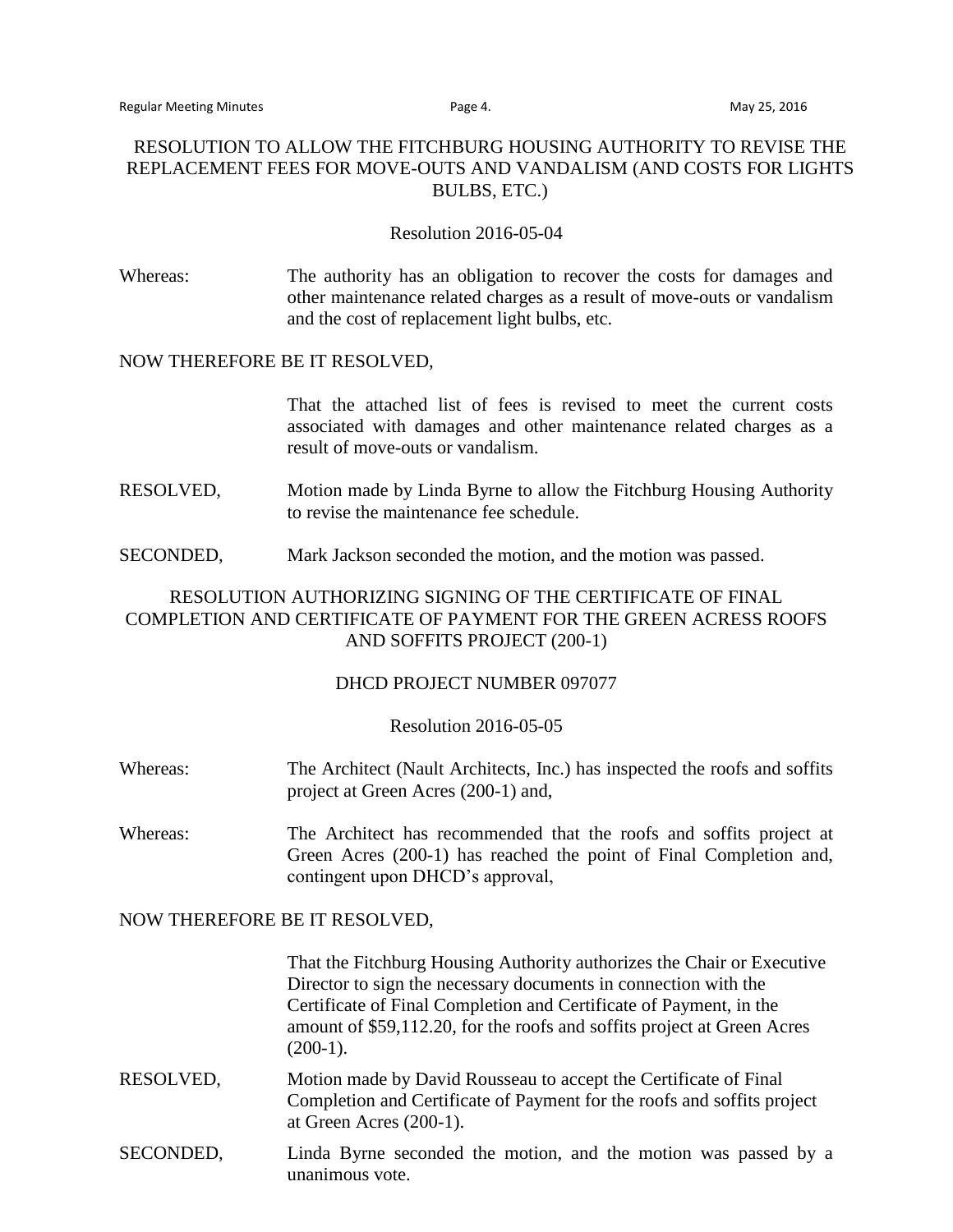#### Regular Meeting Minutes and the Cause of the Page 5. Contract the May 25, 2016 RESOLUTION AUTHORIZING THE EXECUTION OF HUD FORM 51999 GENERAL DEPOSITORY AGREEMENT

### RESOLUTION 2016-05-06

- WHEREAS: The Department of Housing and Urban Development (HUD) has entered into one or more contracts with the Housing Authority for the purpose of providing financial assistance to develop and operate lower income housing projects as authorized by the United States Housing Act of 1937 and,
- WHEREAS: The Fitchburg Housing Authority is required by HUD to execute HUD Form 51999 General Depository Agreement between the Fitchburg Housing Authority and the Fidelity Co-Operative Bank for this purpose and retain a file copy and,
- WHEREAS: The Executive Director and two Board Members are required to sign the General Depository Agreement.

## NOW THEREFORE BE IT RESOLVED,

That the Fitchburg Housing Authority board authorizes the Executive Director to execute HUD Form 51999 General Depository Agreement between the Fitchburg Housing Authority and Fidelity Co-Operative Bank, along with two Board Members as designated on the form.

- RESOLVED, Motion made by Linda Byrne to authorize the Executive Director, along with two designated Board Members, to execute HUD Form 51999 General Depository Agreement as required by HUD.
- SECONDED, Mary Giannetti seconded the motion, and the motion was passed by a unanimous vote.

At this time the Chair stated the board would be going into Executive Session to discuss strategy with respect to collective bargaining and the residents were asked to leave. He noted that the open session would resume after the Executive Session.

At 9:23 a.m. motion made by David Rousseau to go into Executive Session, seconded by Linda Byrne. Roll call vote as follows: David Rousseau – yes, Linda Byrne - yes, Mary Giannetti – yes, Mark Jackson – yes and Paul Fontaine – yes. The motion passed.

At 9:35 a.m. motion made by Linda Byrne to leave Executive Session and return to open session, Mark Jackson seconded. Roll call vote as follows: Linda Byrne – yes, Mark Jackson yes, Mary Giannetti – yes, David Rousseau – yes, Paul Fontaine – yes. The motion passed.

David Rousseau made a motion to approve the proposed agreement between the housing authority and AFSCME as presented.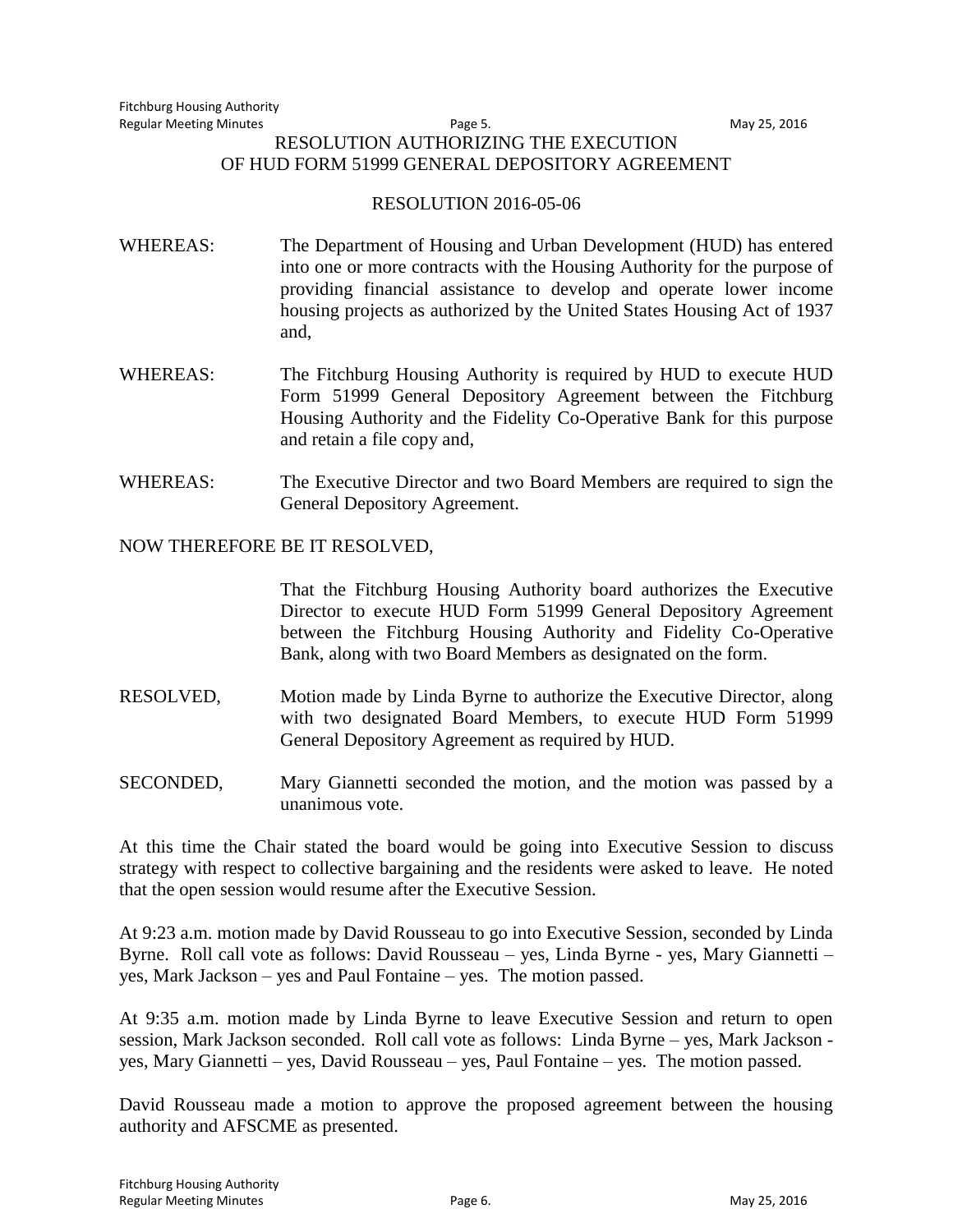# RESOLUTION AUTHORIZING THE EXECUTIVE DIRECTOR TO ENTER INTO AGREEMENT WITH THE AMERICAN FEDERATION OF STATE, COUNTY AND MUNICIPAL EMPLOYEES, AFL-CIO, COUNCIL 93, LOCAL NUMBER 2034 FOR THE PERIOD JULY 1, 2016 THROUGH JUNE 30, 2019

#### Resolution 2016-05-07

- Whereas: The existing agreement between the Fitchburg Housing Authority and the American Federation of State, County and Municipal Employees, AFL-CIO, Council 93, Local Number 2034 expires on June 30, 2016, and
- Whereas: The Executive Director and Assistant Executive Director have met with union representatives in negotiations, and
- Whereas: The terms of the contract will be identical with the exception of the changes in red on page 9, Article XV-Hours of Work and Overtime, Item 1; page 10, Article XV-Hours of Work and Overtime, Item 5; page 11, Article XX - Holidays and page 17, Article XXVII-Miscellaneous Provisions, Clothing-Item 9.d.

#### NOW THEREFORE BE IT RESOLVED,

That the Authority accepts the recommendation of the Executive Director and further authorizes the Executive Director to enter into agreement with the American Federation of State, County and Municipal Employees, AFL-CIO, Council 93, Local Number 2034 for the period July 1, 2016 through June 30, 2019, with the changes proposed.

- RESOLVED, Motion made by David Rousseau authorizing the Executive Director to enter into agreement with the American Federation of State, County and Municipal Employees, AFL-CIO, Council 93, Local Number 2034.
- SECONDED, Linda Byrne seconded the motion, and the motion was passed by a unanimous vote.
- 10. Other Correspondence:

Green Acres and Canton Valley newsletters. David Rousseau stated these were nice but where are the rest. The Executive Director replied they will be coming soon.

Motion to adjourn the meeting at 9:38 a.m. was made by Mark Jackson. Mary Giannetti seconded; all were in favor.